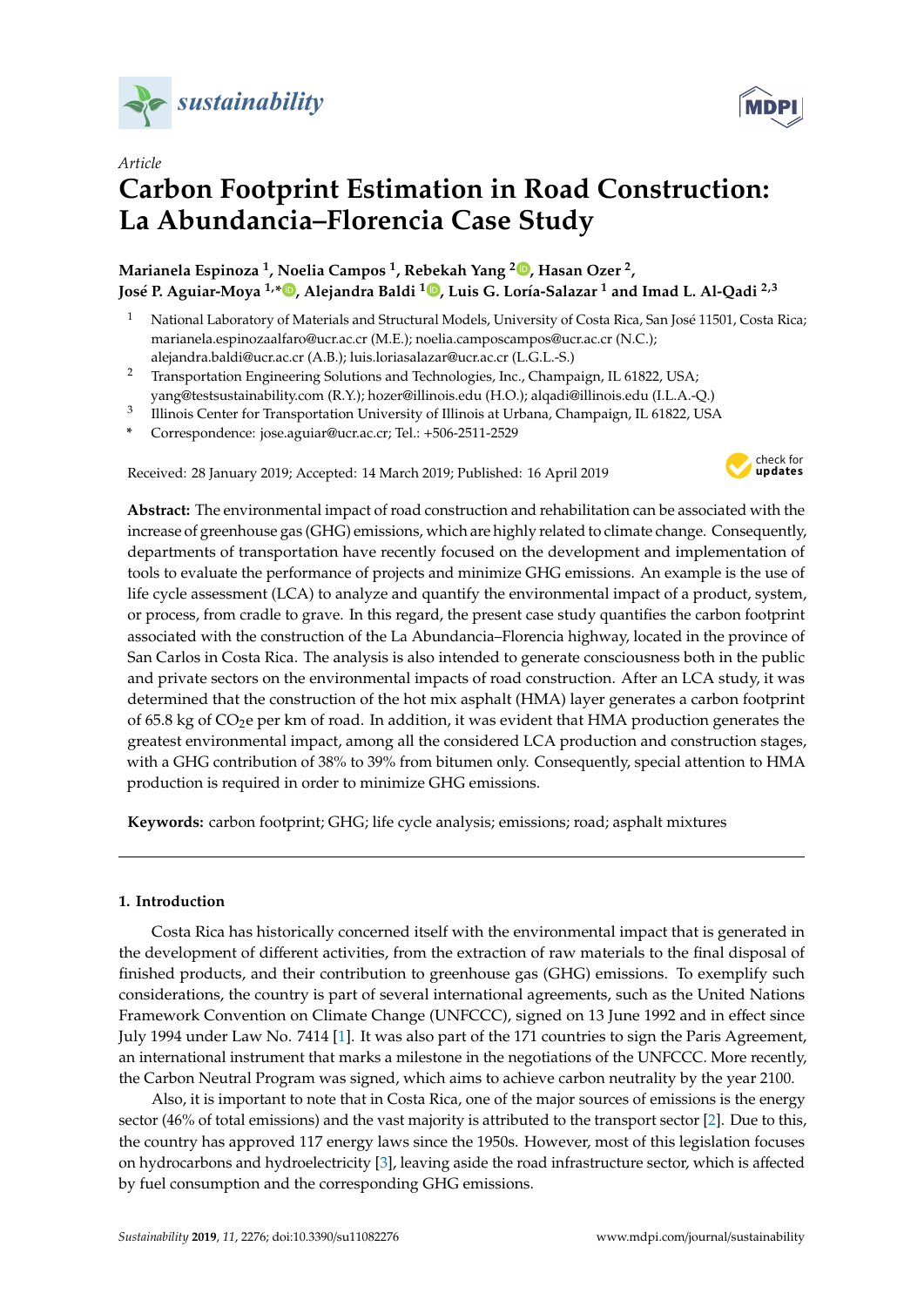In the past few decades, population growth in Costa Rica has generated a significant increase in the demand for goods and services. This also generates more demand on mobility and hence an increase in traffic, which may accelerate pavement deterioration [\[4\]](#page-11-3). This has led to the need to have an efficient transport system, where in addition to promoting new non-motorized mobility alternatives and improving the quality of public transportation, it is very important for the system to have a road infrastructure in optimal condition. The sector where the road under study is located is an important area of agricultural production; therefore, in addition to the transport of people, there is a lot of transport of goods by land. Therefore, it is appropriate to have a good road infrastructure with the objective of satisfying the constant increases in demand. Furthermore, the selection of materials and processes that have low environmental footprints has gained popularity in recent years. Specifically, the evaluation of the environmental impact from road construction, rehabilitation, and operation has become a national interest, due to the greenhouse gases (GHGs) generated during such activities. Furthermore, the reduction of the environmental impact related to the road sector has become an international concern. In this sense, a systematic approach that has emerged to assess the environmental impact of pavements is the life cycle assessment (LCA) method. The LCA is a technique that can be used to analyze and quantify the environmental impact of a product, system, or process [\[5\]](#page-11-4). In addition, it provides a comprehensive approach to assess the environmental burden by examining the inputs and outputs throughout the life cycle of the product, system, or process, from obtaining raw material to the end of its useful life. In order to do so, a case study begins with an estimation of the partial carbon footprint of the product, and then continues to an LCA study. In a similar manner, several International Organization for Standardization (ISO) standards are used to establish the principles, requirements, and guidelines to quantify and communicate the carbon footprint (ISO 14067 [\[6\]](#page-11-5)), and to regulate the LCA analysis (ISO 14040, ISO 14044, ISO 14020, ISO 14024, and ISO 14025 [\[7–](#page-11-6)[11\]](#page-11-7)). The stages of LCA are shown in Figure [1.](#page-1-0)

<span id="page-1-0"></span>

**Figure 1.** Stages for the life cycle assessment (LCA) used in the is study.

It is important to emphasize that the use of the LCA has additional benefits, since it allows characterization of the environmental performance of the construction road projects. This generates information that can be used by the construction companies to predict the performance of their projects and to evaluate the compliance with environmental requirements. Similarly, it allows the selection of optimal materials and construction processes, reducing the GHG emissions and permitting a more sustainable approach. As an example, the Illinois Tollway in the United States has used an LCA tool, developed by the University of Illinois at Urbana Champaign and other consulting partners, to characterize projects, to perform comparisons, and to measure progress in sustainable performance [\[12\]](#page-11-8). Through a case study, Yang and Al-Qadi [\[13\]](#page-11-9) developed a tool to implement a probabilistic LCA to evaluate the environmental impact of airport pavement construction. The case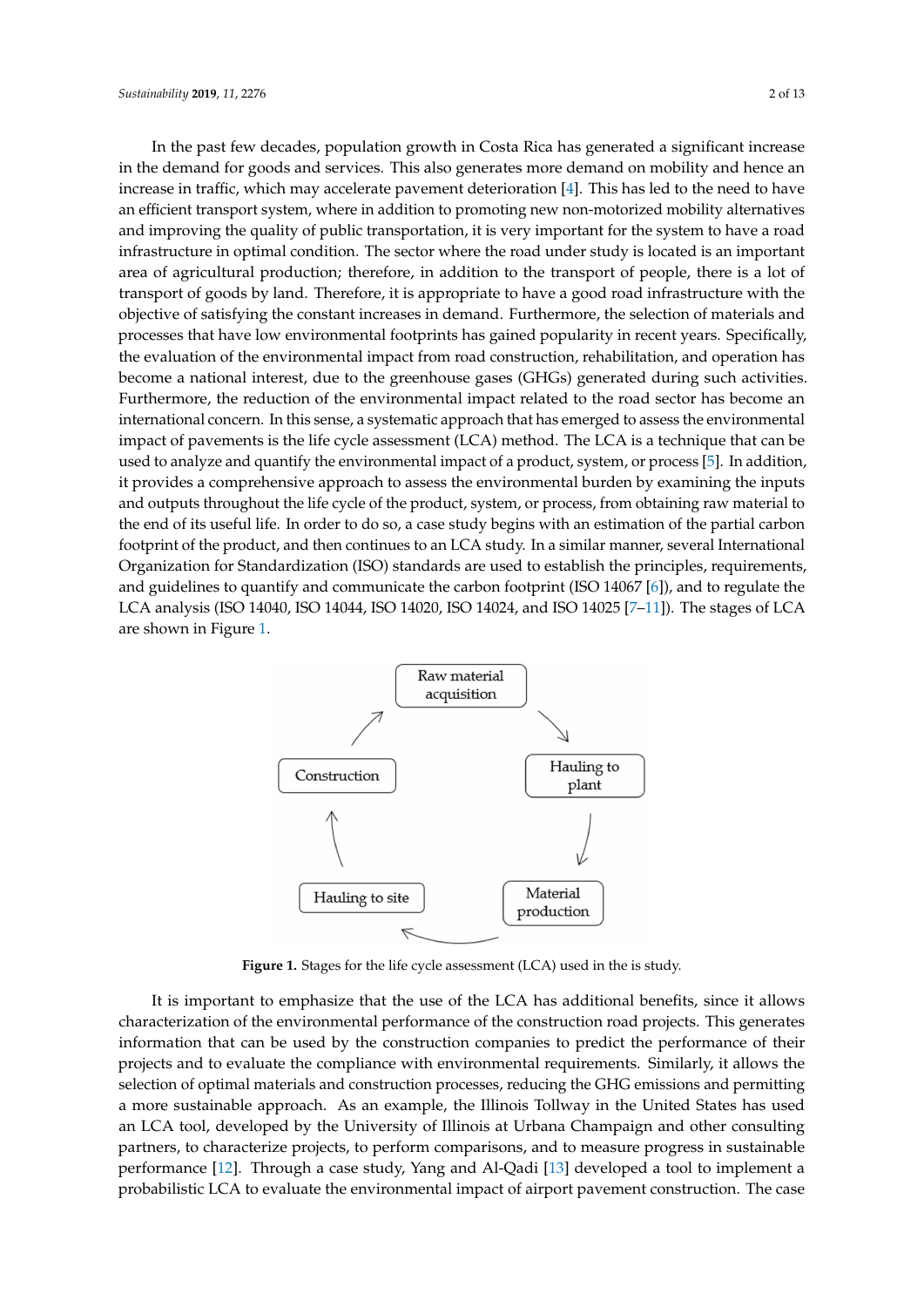study was the construction of runway 10R-28L at Chicago O'Hare International Airport. Another example was implemented in Michigan, where LCA was applied to estimate the carbon footprint of highway construction projects: the research provided a tool (Project Emission Estimator) that integrates data from construction management software to assess historical GHG emissions from highway construction projects [\[14\]](#page-11-10). An Indian project also developed a computer program toolkit (Carbon Footprint Calculator) to quantify the carbon footprints of various pavement systems [\[15\]](#page-11-11).

When comparing the results of other LCA studies, some differences can be detected, which are presented in Table [1,](#page-3-0) where some similar studies made on pavement around the world are tabulated. These variations are mainly due to certain factors, such as the stages included in the analysis (material extraction, construction, transportation, operation, and end of life), the analyzed materials (conventional asphalt, polymer modified asphalt, recycled asphalt), and the project length (km). In addition, the distances of transport of the material from the production plant to the site, and the use of renewable energy can generate significant differences between projects. For example, Costa Rica uses renewably energy to supply electricity, so it is justified that, although a large percentage (23%) of energy is required to operate the plant components, the GHGs of the plant components are very small (1%).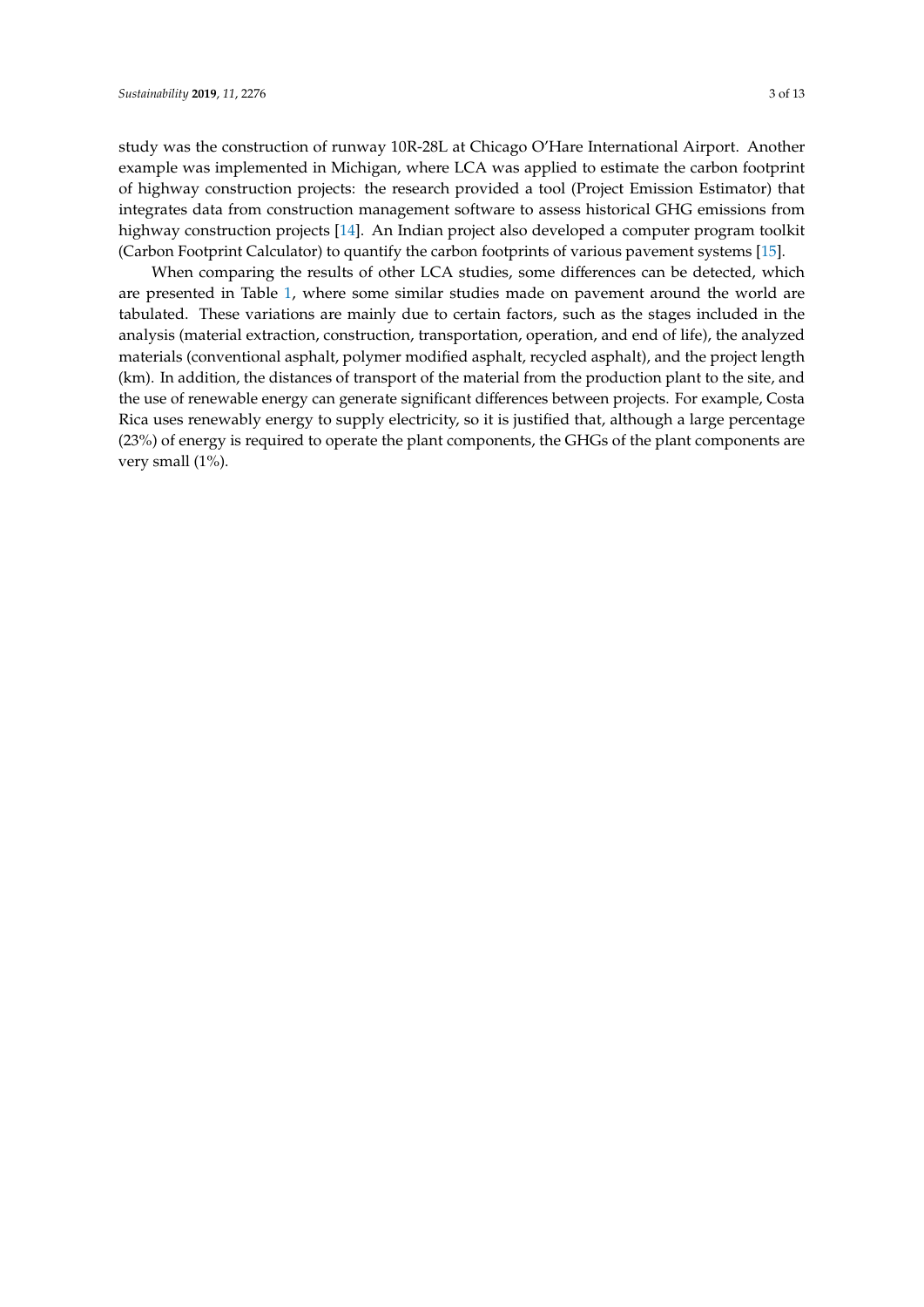| <b>Project Description</b> |               | <b>Analyzed Stages</b>                                                                         | <b>Analyzed Materials</b>                            | <b>Total Emissions</b> |           |  |
|----------------------------|---------------|------------------------------------------------------------------------------------------------|------------------------------------------------------|------------------------|-----------|--|
| Location                   | Length (km)   |                                                                                                |                                                      | $CO2e$ (tons)          | Reference |  |
| United                     | 4.7           | Material production, Transportation, and Construction                                          | C1. Bitumen, crushed aggregates                      | 4064                   | $[16]$    |  |
| <b>States</b>              |               |                                                                                                | C2. Recycled material fly ash, and foundry sand      | 3255                   |           |  |
| Sweden                     |               | C1. Bitumen, aggregate<br>Construction, Maintenance, and End of life                           |                                                      | 55.41                  | $[17]$    |  |
|                            |               |                                                                                                | C2. Asphalt, SBS polymer                             | 47.23                  |           |  |
|                            |               |                                                                                                | C1. Concrete                                         | 3872                   |           |  |
| United<br><b>States</b>    | 2.4           | Construction, Use, Maintenance, Rehabilitation, and End of life                                | C <sub>2</sub> . Asphalt                             | $[18]$<br>6730         |           |  |
|                            |               |                                                                                                | C3. Overlay with asphalt                             | 5598                   |           |  |
| Australia                  | 0.1           | C1. Asphalt, concrete, and limestone<br>Raw material extraction, Construction, and Maintenance |                                                      | 180.6                  | $[19]$    |  |
|                            |               |                                                                                                | C2. Reused crushed rock and recycled concrete rubble | 170.7                  |           |  |
|                            |               |                                                                                                | C1. Aggregates, bitumen, cement                      | 121.86                 |           |  |
| Portugal                   |               | Extraction, Production, Transportation, and Construction                                       | C2. Aggregates, bitumen, polymer modified            | 116.66                 | $[20]$    |  |
|                            |               |                                                                                                | C3. Aggregates, bitumen                              | 104.54                 |           |  |
|                            |               |                                                                                                | C4. Aggregates, recycled asphalt                     | 100.59                 |           |  |
| Malaysia                   | 99.6 to 103.0 | Rehabilitation                                                                                 | Cement, stone aggregate, quarry dust, and bitumen    | 3247                   | $[21]$    |  |
| China                      | $20\,$        | Mixture mixing, Transportation, Laying, Compacting, and<br>Curing phase                        | Aggregate, bitumen, Portland cement                  | 0.052                  | $[22]$    |  |
| Italy                      | 8.5           | Construction and Maintenance                                                                   | Aggregates, bitumen, cement                          | 0.212                  | $[23]$    |  |

**Table 1.** Some LCA studies on road pavements published in recent years.

<span id="page-3-0"></span>C\* stands for Case and is numbered according to quantity of cases analyzed in the study. SBS is styrene–butadiene–styrene.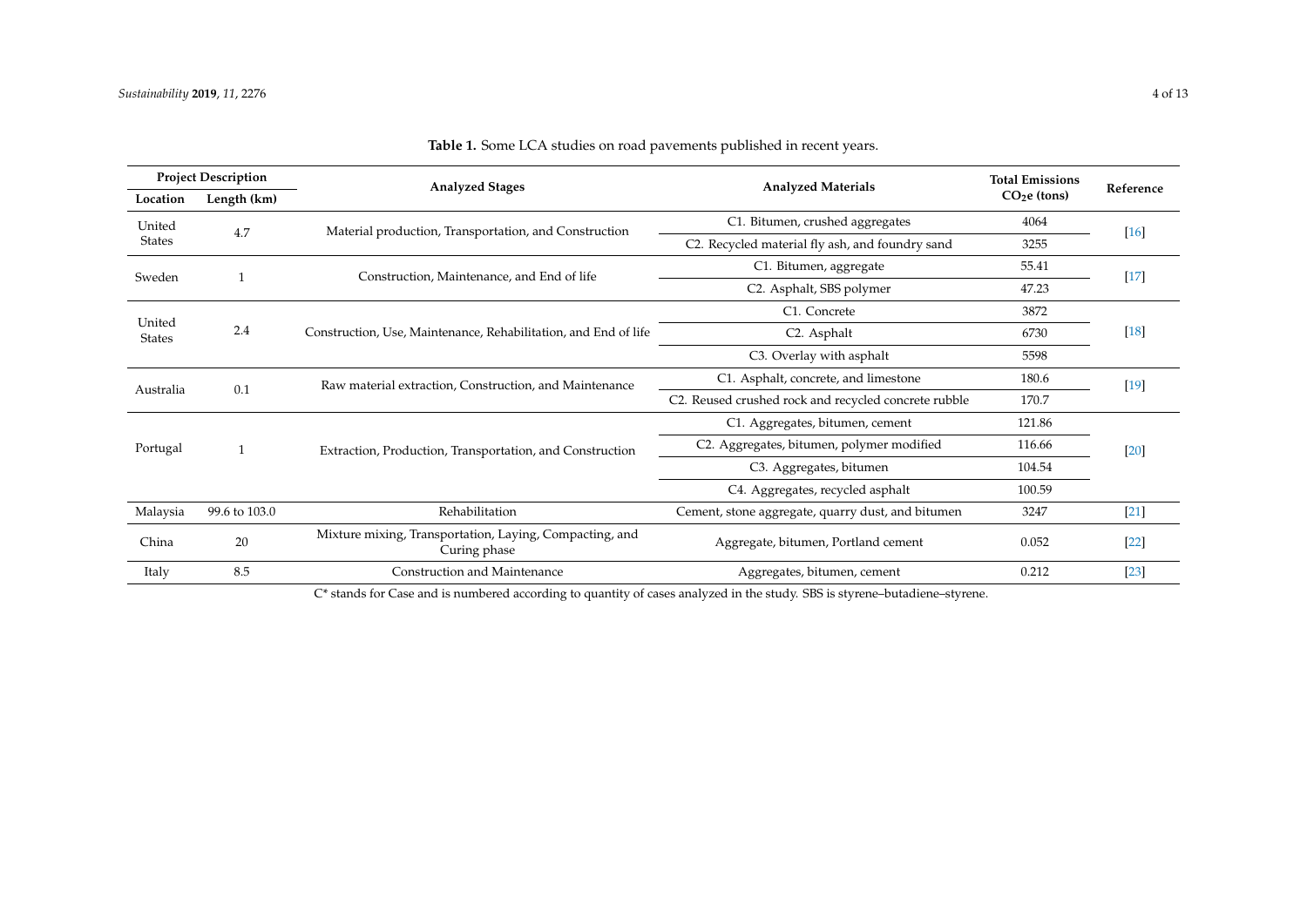In this sense, Butt et al. analyzed two case studies, comparing conventional asphalt and polymer modified asphalt [\[17\]](#page-12-8). They found that the asphalt mixture containing conventional unmodified binder released 55.41 tons of  $CO<sub>2</sub>e$ , and the modified mixture, 47.23 tons of  $CO<sub>2</sub>e$  [\[17\]](#page-12-8). A slight difference is observed with respect to the results of the present study, which may be due to the fact that the asphalt mixture containing containing containing containing containing containing containing containing containing contain maintenance and end of life stages were considered and the distances of material transport from the modified mixture,  $\frac{1}{2}$ . plant to the site were greater (50 km). Furthermore, it is worth noting that the modified asphalt with  $\sim$ polymer generated lower emissions than conventional asphalt, which coincides with the results of this plantsport from the plantsport from the plantsport from the plantsport from the plantsport from the plantsport from the project. Similarly, it occurred with the results obtained by Araújo et al. with emissions of 116 tons of  $CO<sub>2</sub>$ e for the modified asphalt with polymer and 121 tons of  $CO<sub>2</sub>$ e emissions in the case of unmodified asphalt [\[20\]](#page-12-9).  $\text{aspirial}$  it occurs obtained by  $\text{S}$  and  $\text{S}$  for the results of  $\text{S}$  for the  $\text{S}$  for the  $\text{S}$ 

Furthermore, Biswas showed in his study the results of the quantification of the carbon footprint in the construction of a road using virgin materials and recycled materials (cases 1 and 2) [\[19\]](#page-12-10). In this case,  $\frac{1}{2}$ 180 tons of  $CO<sub>2</sub>e$  and 170 tons of  $CO<sub>2</sub>e$  emissions were observed, respectively. However, the author explained that the maintenance operations over a lifetime of 100 years represented 79% of the total life cycle of GHG emissions, because they included the transport of materials, excavation activities, leveling, and paving [\[19\]](#page-12-10). This may explain the difference in results with respect to those of the present study, because the maintenance stage was not included in the analysis. Other studies that have recently in respective in respect to the present studies with respect to the present studies that have recently been published are shown in Table [1.](#page-3-0)<br>been maintenance stage was not in the analysis. Other stage was not in the analysis of the analysis. Other stu modified as phalot with polymer and 121 tons of Co2e emissions of the canonical control for the call foot nonprint

After recognizing the importance of accounting for the environmental impact associated with road infrastructure, the National Laboratory of Materials and Structural Models of the University of Costa Rica (LanammeUCR) formalized a research line on sustainability in 2011. This included the establishment of the initiative called "Green Pavements" [\[23\]](#page-12-11), which refers to a series of projects that focused on the use of waste materials in pavement structures and the reduction of energy required to produce hot mix asphalt (HMA) mixtures. More recently, a specific project on sustainability began in 2017, which seeks to promote its application in road infrastructure through a multi-criteria approach (environmental, economic, and social) to ensure efficient use of resources and optimize the conservation of the environment. For example, development of HMA mix designs including plastic components from recycled bottles, as well as other waste polymers, appears as a suitable option to dispose tons of waste materials [\[24–](#page-12-12)[29\]](#page-12-13). waste materials  $[24-29]$ .

In general, over the last decades Costa Rica has promoted the reduction of environmental impacts, something that has been branded at the international level as "Essential Costa Rica", which seeks to something that has been branded at the international level as "Essential Costa Rica", which seeks to engage the national business sector to ensure the values of excellence, sustainability, innovation, social engage the national business sector to ensure the values of excellence, sustainability, innovation, social progress, and Costa Rican origin. Hence, the initiative of the present study aims at promoting the progress, and Costa Rican origin. Hence, the initiative of the present study aims at promoting the application of tools, such as LCA, that guarantee compliance with responsible practices and provide application of tools, such as LCA, that guarantee compliance with responsible practices and provide quality standards. quality standards. In general, over the last decades Costa Rica has promoted the reduction of environmental impacts,

In this study, the construction of highway La Abundancia–Florencia, located in San Carlos (latitude In this study, the construction of highway La Abundancia–Florencia, located in San Carlos (latitude 10.3351, longitude −84.4545, National Route 35, Costa Rica), was selected as the case study. The project 10.3351, longitude −84.4545, National Route 35, Costa Rica), was selected as the case study. The project has has a length of  $7$  km, is four lanes ( $2$  in each direction), and has a pavement structure comprised of: 300 mm of sub-base, 240 mm of cement treated base (CTB), 70 mm of HMA with neat asphalt, and 60 mm of polymer-modified HMA. Figure 2 shows a cro[ss](#page-4-0)-sectional view of the roadway (the box indicates the lanes that are within scope of work). lanes that are within scope of work).

<span id="page-4-0"></span>

**Figure 2.** Cross-sectional view of roadway. **Figure 2.** Cross-sectional view of roadway.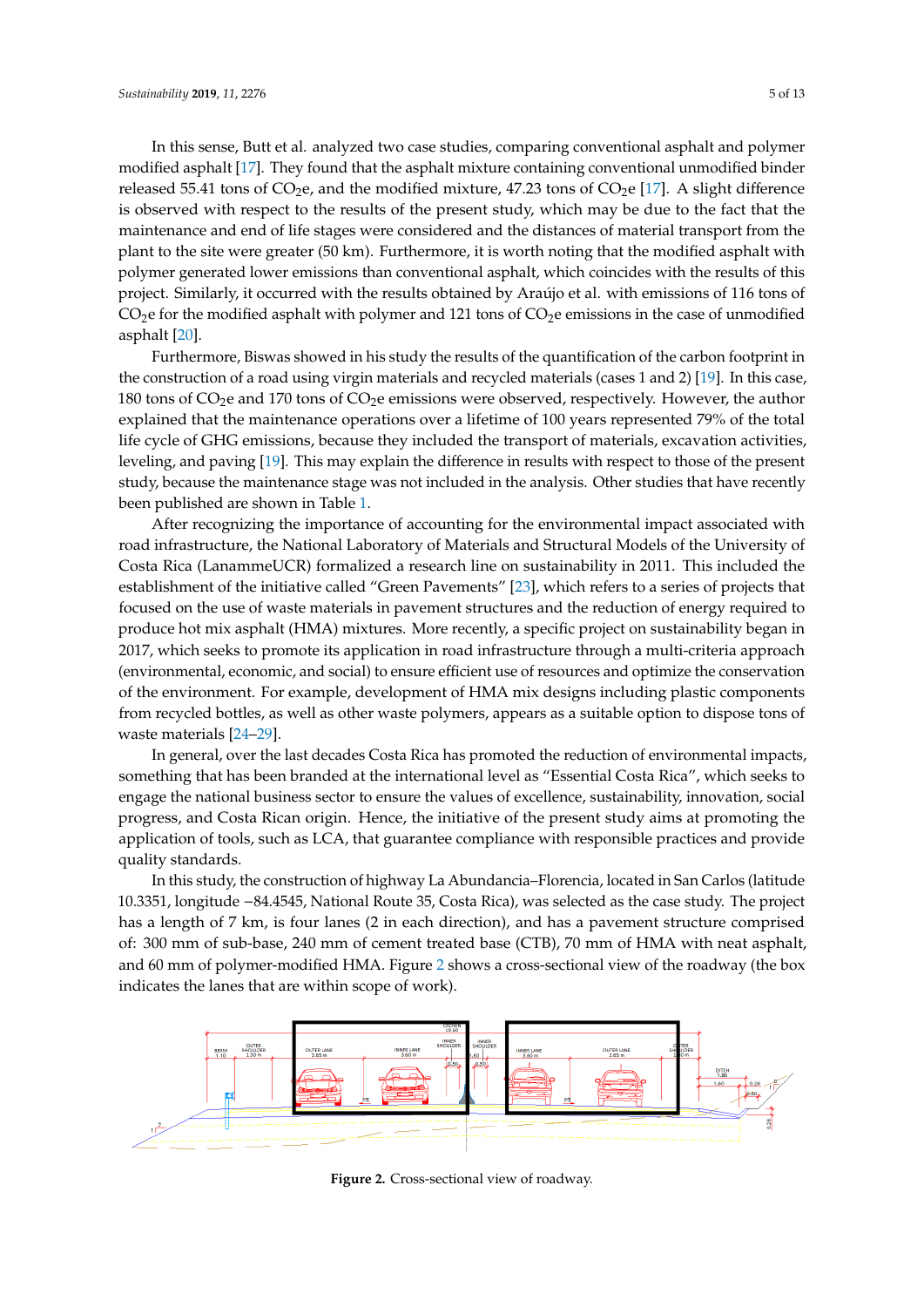The specific project information was obtained by means of questionnaires applied to the pavement engineers of the construction companies responsible for the project. The information that could not be  $\mathbb{C}$ collected or measured was obtained using the Ecoinvent 3.0 database, which is a globally recognized<br>LCI (life collection) database for a broad range of environmental studies. LCI (life cycle inventory) database for a broad range of environmental studies.<br>The particular project as a case study was based on the importance of the correlation of the correlation of th

The selection of the particular project as a case study was based on the importance of the corridor,<br> and for being the first project in Costa Rica in which a modifying polymer was applied to the asphaltic<br>binders as a pilot plan for which the main objective is to quantify GHG binder. Furthermore, the project serves as a pilot plan for which the main objective is to quantify GHG emissions and to communicate to stakeholders (academia, construction companies, and the general public) the environmental impact of road projects.

## **2. Materials and Methods 2. Materials and Methods**

The procedure used in this study was based on the methodologies proposed in ISO 14067 standards The procedure used in this study was based on the methodologies proposed in ISO 14067 standards "Greenhouse gases—Carbon footprint of products—Requirements and guidelines for quantification and communication" and ISO 14040 "Environment management—Life cycle assessment—Principles and framework". Both standards propose four main steps for the analysis: goal and scope definition, lifecycle inventory analysis (LCI), life cycle impact assessment, and lifecycle interpretation (Figure [3\)](#page-5-0). In the case of the analysis of carbon footprint of products (CFP), only climate change was considered. This change is just a variety of environmental impacts that can arise from the life cycle of a product, and in the case of LCA, several environmental impacts (depletion of resources, air, water, land, and ecosystems) are assessed throughout the analysis process.

<span id="page-5-0"></span>

**Figure 3.** Steps for the development of the analysis. **Figure 3.** Steps for the development of the analysis.

polymer-modified HMA mixtures for a new road, designed for a service life of 20 years without accounting for maintenance interventions, taking into account that the tack coat was not evaluated on accounting for maintenance interventions, taking into account that the tack coat was not evaluated on this occasion, because the amount used (around  $18 \text{ g/m}^2$ ) was not significant, so the impact would and occusion, because the uniourit asca (around 18 g/m<sup>2</sup>) was not significant, so the impact would be below cut-off limits. In addition, the analyzed processes focused mainly on the extraction of addition, the analyzed processes focused mainly on the extraction of raw material and construction of the raw material and construction of the HMA layers. Being the first study of this type in the region, If focused specifically on these stages since the information needed for the analysis could be collected it focused specifically on these stages since the information needed for the analysis could be collected information operation of the analysis could be concerned or the analysis could be concerned or taken from databases, taking into account the particular conditions of the project, during the **Goal and Scope Definition:** the evaluated product corresponds to the HMA and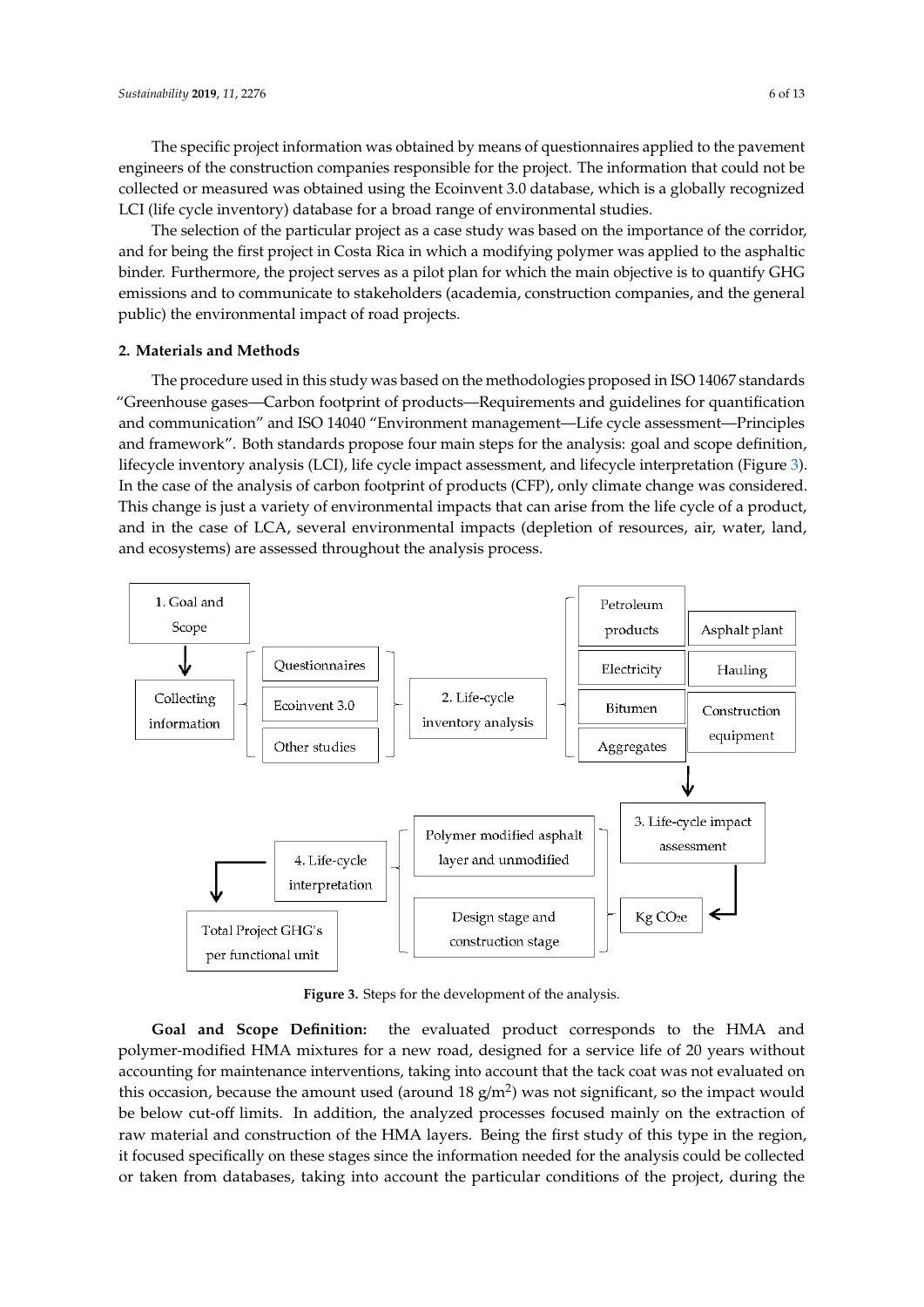process of execution of the work. Therefore, for the subsequent stages (maintenance, waste disposals, end-of-life), there was no relevant information that would allow the obtaining of a real evaluation. Consequently, this analysis can be classified as a partial CFP since it did not consider the stages of operation, maintenance, use, and waste disposal of the project. As per ISO 14067, a partial CFP is defined as the "sum of greenhouse gas emissions and removals of one or more processes selected from a system, expressed as  $CO<sub>2</sub>$  equivalent (denoted here as  $CO<sub>2</sub>e$ ), and based on the relevant stages within the life cycle" [\[3\]](#page-11-2). According to ISO 14067, it is necessary to define a functional unit to provide a reference for which inputs and outputs are related. In the case of this study, the functional unit was one lane-km; thus the methodology was followed measuring the total impact of the GHGs in  $kg$ -CO<sub>2</sub> per lane-km, responding to the fact that it would allow an easier comparison with other studies, since it is a functional unit of common use.

**Life Cycle Inventory:** the data for the analysis was collected by two sources. First, data was collected by means of questionnaires distributed to the engineers/technicians of the company in charge of the construction. The collected information was related to the practices, techniques, equipment, and type of energy used during the analysis period. Second, the information for the systems prior to the construction process (i.e., extraction of aggregates, fuel processing) was obtained through databases specialized in the subject. The main database used for these processes was Ecoinvent 3.0. This tool was developed by the Swiss Center for Life Cycle Inventories. Although it is true that a large part of the Ecoinvent database is applicable to Europe, specific primary data were collected for each project and secondary data models were developed (for example, for petroleum fuels, electricity) to better characterize data to Costa Rica. Finally, to integrate the information from the questionnaires with that obtained from the database, the SimaPro 8.3.3 software that is specific to LCA was used for the modeling. SimaPro is a commercial LCA software that integrates with the Ecoinvent databases, is user-friendly, and contains all the software features needed to model unit processes. For conducting the study, each product required a separate evaluation process. The methodology for collecting information and processing the products considered for the analysis is summarized as follows:

- (a) Petroleum products: when calculating the GHGs to produce the different petroleum products, a model developed by Yang et al. was used [\[30\]](#page-12-14). The evaluated impact included the extraction, transport, refinery, and transport processes to Puerto Moín, assuming that the product was transported by tanks from the Gulf Coast in the United States to Puerto Moín in Costa Rica, a distance of 2640 km.
- (b) Electric energy: the generation of electric power depends on the sources used to produce electricity. These sources can be coal, oil, wind, and solar energy. However, in Costa Rica, electric power is renewable, using hydroelectric, geothermal, and wind power sources. Therefore, the GHGs emitted in Costa Rica related to energy production are among the lowest in the world [\[31\]](#page-12-15).
- (c) Asphalt: since two mix designs were used in the project, two types of asphalt were considered at the time of the analysis. The first was modeled as an AC-30 (PG 64-22). For the second, it was modeled as a polymer-modified asphalt (PMA). In this case the asphalt was mixed with a terpolymer and polyphosphoric acid. As the exact composition of these additives is patented, a generic styrene–butadiene–styrene (SBS) commonly used in PMA was assumed and modeled based on the Eurobitume life cycle inventory report [\[32\]](#page-12-16). It is also assumed that the SBS was 30% styrene and 70% butadiene and was mixed with the asphalt using an electric high shear stirrer. The PMA was classified as PG 76-22.
- (d) Aggregates: the aggregates used were extracted from two riverbeds, one located 7 km and the other 15 km from the asphalt plant. The material was then transported and crushed (primary and secondary crushers), and finally washed. For both HMA mix designs, the same aggregates stockpiles were used: coarse (19 mm nominal maximum aggregate size (NMAS)), intermediate (16 mm NMAS), and fine aggregates. The production processes for the aggregates were modeled based on the models for crushing and production in Ecoinvent 3.0. Each of the sizes of aggregates used was analyzed separately, because the crushing and production was different for each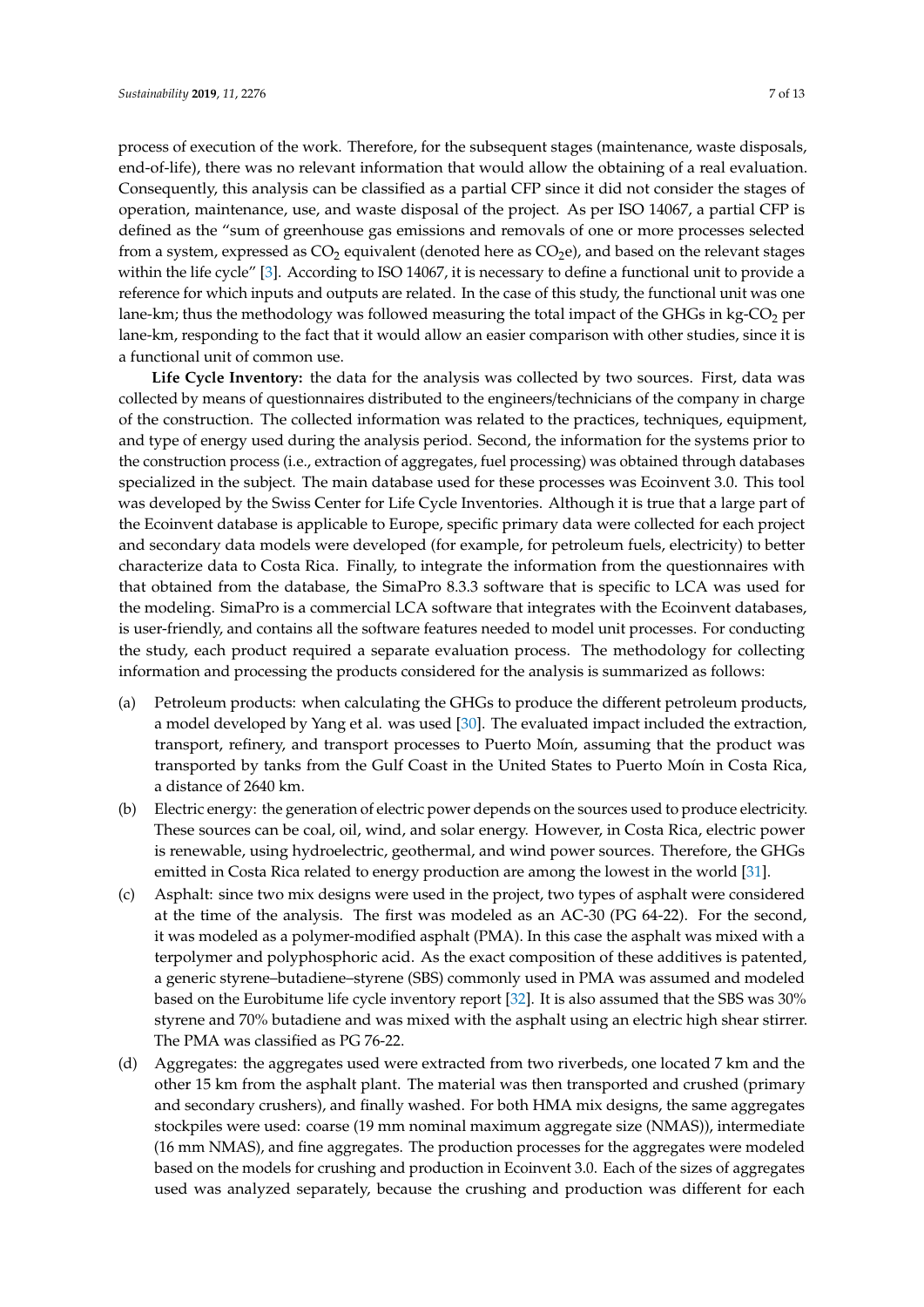case; due to this, the energy consumption of each product evaluated also varied. Therefore, an allocation procedure was used to distribute the total energy used in the system to each of the products, using the market value of the product supplied by the local producers. The allocation factor is presented in Table [2](#page-7-0) and represents the relative environmental impact of the product to the average aggregate product produced in the facility.

- (e) Asphalt plant: the production process in the asphalt plant was modeled using the information obtained from the questionnaires and supplementary data from the database Ecoinvent 3.0. The asphalt plant operates with diesel oil for the drying and heating processes. Similar to aggregates, the Ecoinvent 3.0 global model for asphalt production was used to estimate electricity and fuel usage for non-dryer-related plant components (28% of total energy usage in plant operations), which were then modeled with Costa Rican energy processes. The United States National Asphalt Pavement Association (NAPA) model was used to estimate the energy required for drying (78% of total energy), using a contractor survey to obtain the parameters for the NAPA model and the type of dryer fuel used, which required the mixing temperature and moisture content as inputs to the model [\[33\]](#page-12-17). An average temperature of 159 ◦C and a moisture content of 5% were used as inputs in the analysis.
- (f) Hauling: the raw materials were transported in trucks to the plant and from the plant to the construction site. The environmental impacts per ton-km for a class size greater than 32 tons were determined. It should be noted that Costa Rica only complies with the EURO 1 standard requirements at this time, but in this study, it was assumed that the truck complied with the EURO 3 standards, since the EURO emissions standards target NOx, CO, and other gases that do not significantly affect GHGs. Thus, an increased emissions standard should not directly affect the GHGs. Furthermore, one-way trips were considered for hauling.
- <span id="page-7-0"></span>(g) Construction equipment: the specific equipment that operated in the construction of the analyzed section was determined from the questionnaires. For each type of equipment, the respective efficiency  $(L/h)$ , speed  $(km/h)$ , and weight (ton) was identified. The equipment consisted of one asphalt paver, two vibratory steel wheel rollers, one pneumatic tire roller, and one pavement sweeper.

| <b>Aggregate Type</b>   | <b>Allocation Factor</b> |
|-------------------------|--------------------------|
| Large aggregate (76 mm) | 1.49                     |
| Base/sub-base aggregate | 1.93                     |
| Coarse aggregate        | 2.38                     |
| Intermediate aggregate  | 2.38                     |
| Fine aggregate          | 2.67                     |

**Table 2.** Allocation Factors for Aggregate Production by Type.

In addition to the aforementioned products, this study considered the stages of design and construction, which are detailed below.

- i. Design stage: the production of materials and mixes required for the HMA layers in the pavement structure were considered. Due to this, the environmental impacts generated by the production process and transport to the asphalt plant were considered. The design of the HMA mixtures is shown in Table [3.](#page-8-0)
- ii. Construction stage: in this stage the mobilization of equipment to the work site was considered, as well as their operation. In order to estimate the amount of fuel required by each equipment, the total operation time was estimated using the productivity rates defined in the NCHRP Report 744: Fuel usage factors in highway and bridge construction [\[34\]](#page-12-18). In addition to the fuel consumption data (L/h) obtained for each equipment, the hours of use and the corresponding environmental impacts for the equipment were obtained.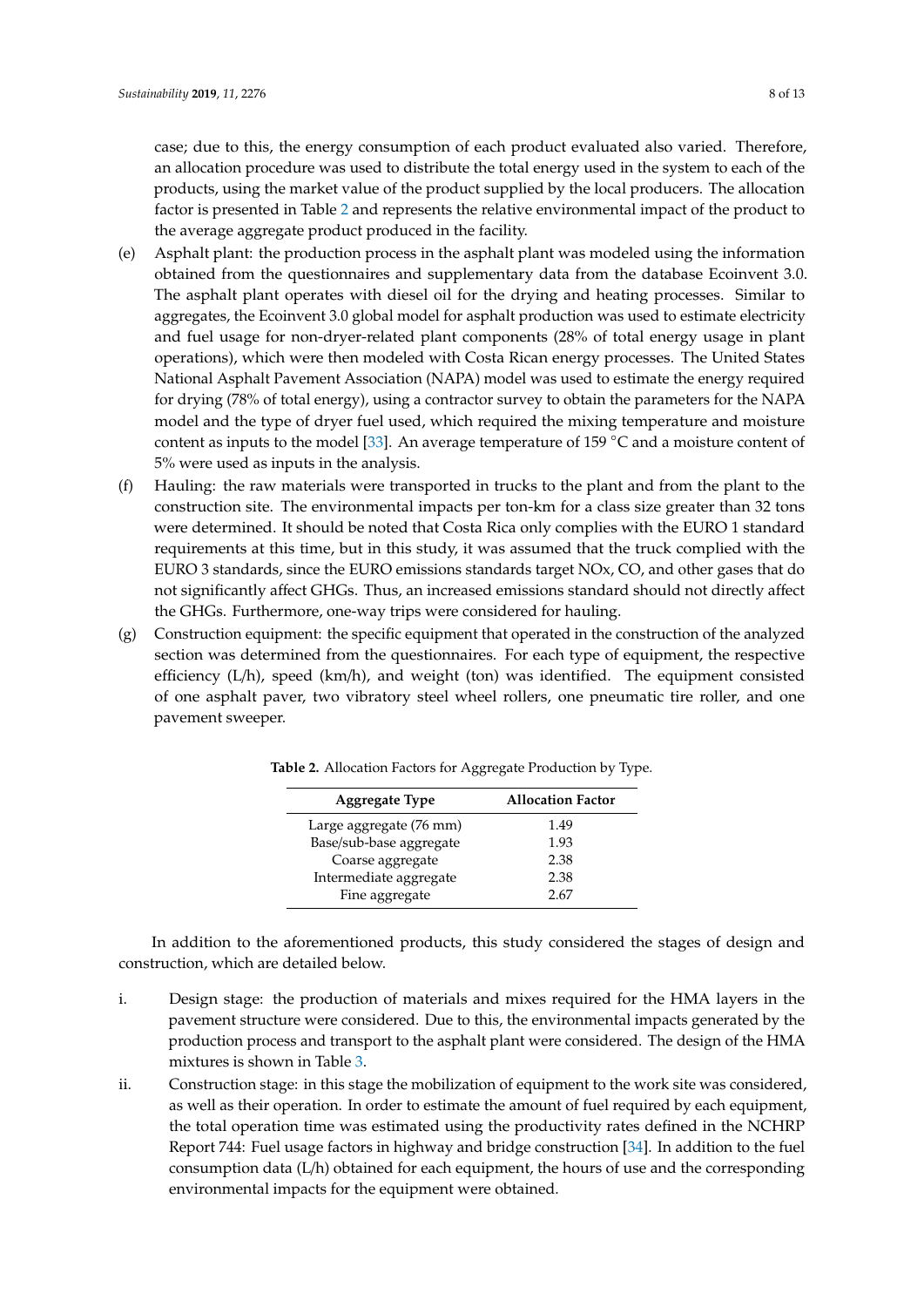<span id="page-8-0"></span>

| Mix Design Hot Mix<br>Asphalt (HMA) Layer | Category   | Item                                       | Design | Amount<br>(Ton/Project) |
|-------------------------------------------|------------|--------------------------------------------|--------|-------------------------|
|                                           |            | Air voids                                  | 4.00%  |                         |
|                                           |            | Voids in mineral aggregate (VMA)           | 14.75% |                         |
|                                           | Volumetric | Bulk specific gravity (Gmb)                | 2.403  |                         |
| Polymer-modified                          |            | Maximum theoretical specific gravity (Gmm) | 2.499  |                         |
|                                           | Materials  | Polymer-modified bitumen                   | 5.10%  | 358                     |
|                                           |            | Coarse aggregate                           | 20.00% | 1331                    |
|                                           |            | Intermediate aggregate                     | 15.00% | 998                     |
|                                           |            | Fine aggregate                             | 65.00% | 4327                    |
|                                           |            | Air voids                                  | 4.00%  |                         |
|                                           | Volumetric | Voids in mineral aggregate (VMA)           | 14.72% |                         |
|                                           |            | Bulk specific gravity (Gmb)                | 2.397  |                         |
| Unmodified                                |            | Maximum theoretical specific gravity (Gmm) | 2.497  |                         |
|                                           |            | $AC-30$                                    | 5.55%  | 453                     |
|                                           |            | Coarse aggregate                           | 27.00% | 2082                    |
|                                           | Materials  | Intermediate aggregate                     | 20.00% | 1542                    |
|                                           |            | Fine aggregate                             | 53.00% | 4086                    |

#### **Table 3.** Mix Design of Asphalt Concrete Layers.

#### **3. Results and Discussion**

In this CFP study, analyzing the La Abundancia–Florencia highway project, it was possible to evaluate the GHG emissions from the production and construction processes. The primary data (on processes, techniques, equipment, and fuel sources used) were obtained by means of questionnaires that requested information from the project contractors and the administration. The secondary data (information which could not be measured in the project) were acquired from the Ecoinvent LCI 3.0 database, and the application of LCA SimaPro 8.3.3.

The use of petroleum products (diesel, gasoline, and lubricants) was modeled first because they are used in several processes for the production of the paving material, construction, transportation, and vehicular operation. It is highlighted that Costa Rica does not extract crude oil or refined asphalt but imports them from other regions; since 2016 they have been imported from ten different countries, such as Venezuela, Panama, Belgium, Trinidad and Tobago, the United States, among others. The United States has five distinct Petroleum Administration for Defense Districts (PADD). In this study we assumed that all products exported to Costa Rica came from PADD3 (Gulf Coast), because over the last five years, out of the five PADDs, PADD3 has consistently exported the greatest volume of crude oil and petroleum products internationally [\[35\]](#page-12-19).

Other factors included in the modeling were electricity and energy sources for production. In the case of Costa Rica, renewable energy is used to supply electricity, which positions the country as one of the countries with the lowest GHG emission from electric generation in the world.

The main components of the HMA mix, such as asphalt and aggregates, were also modeled. The GHG results for the polymer-modified asphalt were  $11,369$  kg of  $CO<sub>2</sub>$ e per lane-km with 16,572 kg of  $CO<sub>2</sub>e$  produced by the HMA plant, while the GHG results for the unmodified asphalt were 13,668 kg of  $CO<sub>2</sub>e$  per lane-km with 19,285 kg of  $CO<sub>2</sub>e$  generated by the HMA plant. The difference was associated with the structural design of the layers: the modified layer was thinner than the unmodified layer, and the optimum binder content for the modified HMA mixture was lower than that of the unmodified HMA mixture. In this sense, if the raw materials acquisition was lower, the GHG emissions would be lower as well. Similarly, if the HMA mix design incorporated recycled materials, the emissions could be greatly reduced.

Table [4](#page-9-0) shows the impact of GHG or global warming as estimated based on the previously detailed information. The GHG emissions are reported in kilograms of equivalent carbon dioxide (kg  $CO<sub>2</sub>e$ ).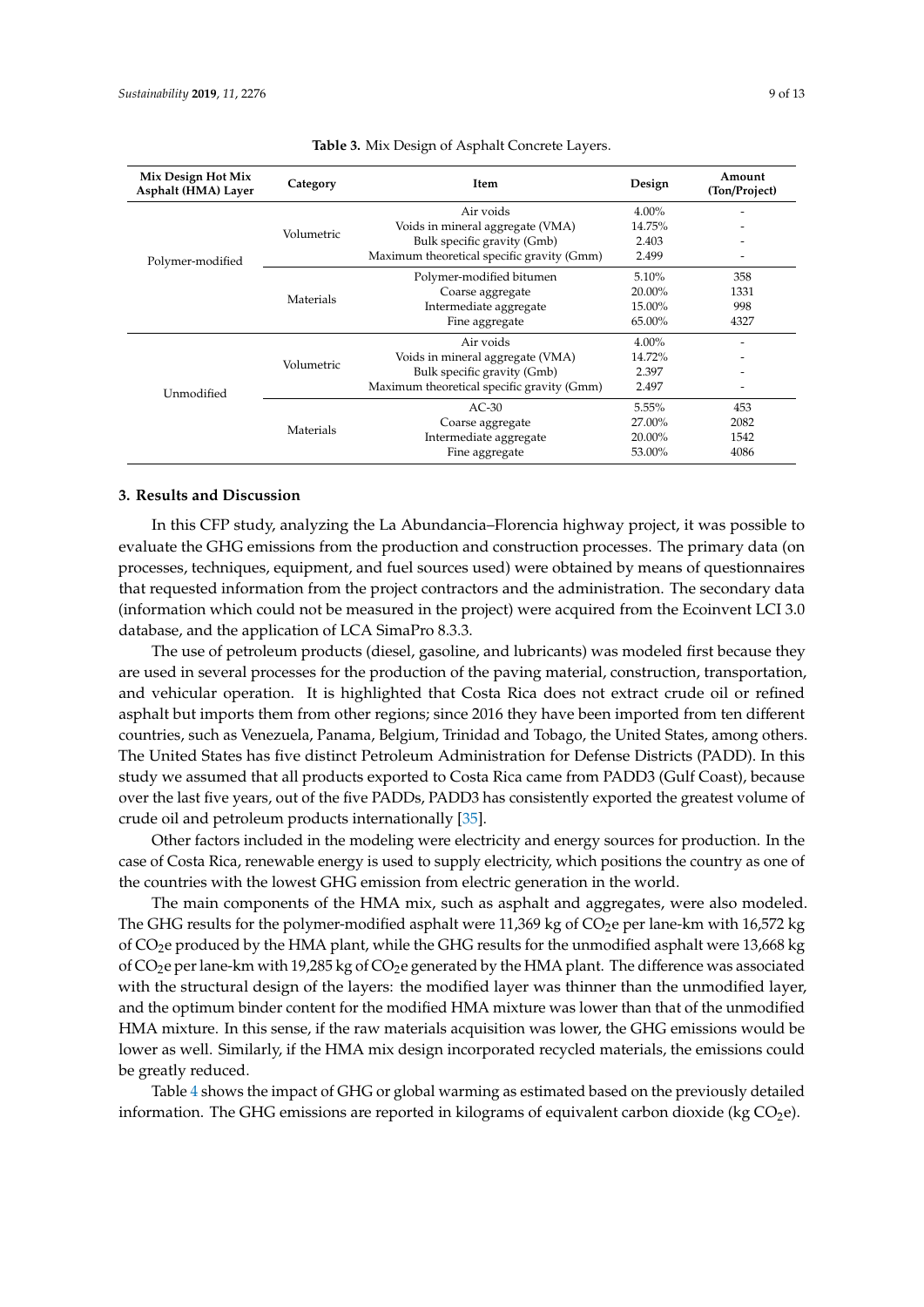<span id="page-9-0"></span>

| Category         | Material                                    | GHG (kg CO <sub>2</sub> e/lane-km) |  |
|------------------|---------------------------------------------|------------------------------------|--|
|                  | Polymer-modified bitumen                    | 11,369                             |  |
|                  | Coarse aggregate                            | 313                                |  |
| Polymer-modified | Intermediate aggregate                      | 234                                |  |
| HMA layer        | Fine aggregate                              | 1109                               |  |
|                  | HMA plant operation                         | 16,572                             |  |
|                  | Polymer-modified asphalt (PMA) mix subtotal | 29,596                             |  |
|                  | Neat bitumen                                | 13,668                             |  |
|                  | Coarse aggregate                            | 489                                |  |
| Unmodified HMA   | Intermediate aggregate                      | 362                                |  |
| layer            | Fine aggregate                              | 1047                               |  |
|                  | HMA plant operations                        | 19,285                             |  |
|                  | Conventional mix subtotal                   | 34,851                             |  |
| Total            | Project subtotal                            | 64,448                             |  |

**Table 4.** Design Stage Greenhouse Gas (GHG) Emissions Results.

On the other hand, the total GHG emissions associated with the design and construction stages of the project under observation were estimated as well (Table 5). A summary of the GHG results for the project per functional unit is shown in Figure 4. On the other hand, the total GHG emissions associated with the design and construction stages of the project under observation were estimated as well (Table [5\)](#page-9-1)[.](#page-9-2) A summary of the GHG results for the project per functional u

<span id="page-9-2"></span><span id="page-9-1"></span>

| Category            | Material                                                          | GHG (kg CO <sub>2</sub> e/lane-km) |  |
|---------------------|-------------------------------------------------------------------|------------------------------------|--|
|                     | Polymer-modified HMA layer                                        | 29,596                             |  |
| Design (Production) | Unmodified HMA layer                                              | 34,851                             |  |
|                     | Design subtotal                                                   | 64,448<br>1333<br>65,781           |  |
| Construction        | Construction subtotal                                             |                                    |  |
| Total               | Project total                                                     |                                    |  |
|                     | <b>PMB</b> Asphalt<br>Layer<br><b>Asphalt Layer</b><br>45%<br>53% |                                    |  |

|  |  |  |  |  | Table 5. Total Project GHGs per Functional Unit. |  |
|--|--|--|--|--|--------------------------------------------------|--|
|--|--|--|--|--|--------------------------------------------------|--|

**Figure 4.** GHG distribution for all processes in road project by percentage.

On the other hand, the aggregates that were used in the design of the two HMA mixtures (NMAS) of 19 mm (coarse aggregate), 16 mm (intermediate), and fines. The aggregate materials were modeled based on the processes for crushed gravel production in Ecoinvent 3.0. The activities included extraction, processing, and transportation. To customize the unit processes, the electricity and diesel from the default Ecoinvent 3.0 process were replaced with corresponding regional upstream processes. Likewise, it is important to note that each size may use unique amount of energy to be produced due (with and without polymer) were blended from stockpiles with nominal maximum aggregate size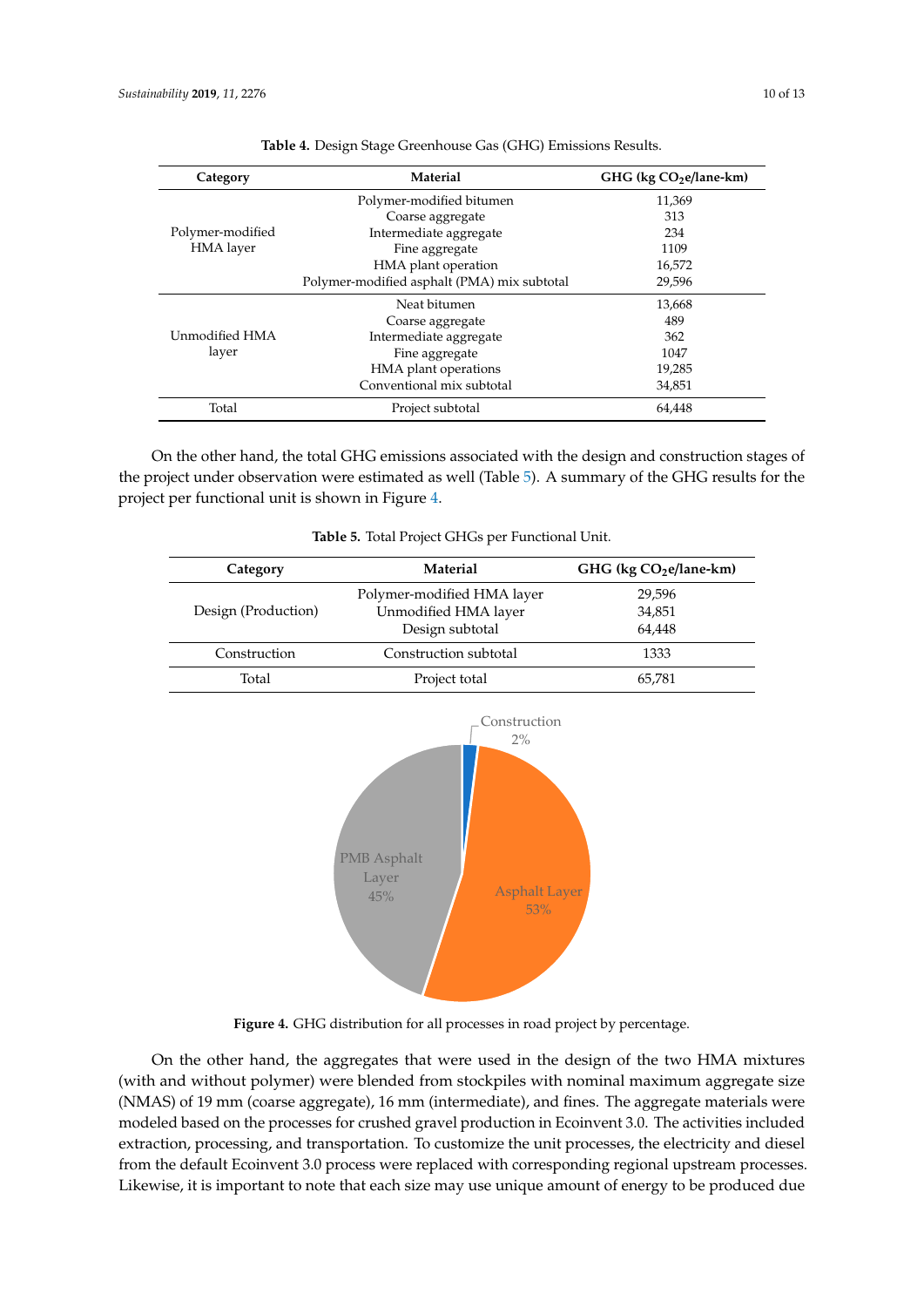to different crushing and processing requirements. This is an example of a multiple output process, where raw materials are inputted into a system, processed, and then outputted as various products.

In the case of the HMA plant, the amount of energy was estimated based on an energy model from NAPA that uses the mixing temperature and moisture content as inputs [\[36\]](#page-12-20). It was observed that the percentage of energy to operate the plant was very small (1%), compared to the typical percentage (23%). This was due to the use of renewable energy to generate electricity. To estimate the environmental impacts generated by each equipment during the on-site construction process, the fuel consumption and the hours corresponding to each individual equipment were quantified.

Finally, the results of the evaluation showed that the construction of the HMA mix layer generated a carbon footprint of 65.8 kg of  $CO<sub>2</sub>e$  per lane-km. Of this amount, 2% was contributed by the construction of the roadway, while the remaining amount was contributed by the production processes required to obtain the materials needed for the roadway. The HMA plant operations contributed the largest portion of GHGs (approximately 55%), while asphalt production contributed the second largest (38–39%). On the other hand, transportation represented a smaller portion with a 5–6% GHG contribution. These results show that the production stage is the one that generates the greatest impact. For this reason, special attention must be given to determine possible approaches for GHG reductions.

When evaluating the results obtained with the international studies presented in Table [1,](#page-3-0) the results are significantly lower in most cases. However, by studying the methodologies that were used in these studies, it is possible to notice that the inventory analysis, the databases, and the software used in modeling vary from one to the other, so it is not possible to make a real comparison of one with the other. Considering the above and also taking into account the particular situation of Costa Rica to have renewable energy sources, it is possible to explain the differences found in the results of this analysis with those that have been made around the world.

## **4. Conclusions**

As part of the project, it was possible to quantify the GHG emissions from the construction project of the La Abundancia–Florencia highway. In summary, the following data were obtained:

- The production and construction stages of the HMA layers generated a carbon footprint of  $65.781$  kg of  $CO<sub>2</sub>e$  per lane-km.
- The production stage of polymer-modified HMA layer presented a contribution of 29.596 kg of  $CO<sub>2</sub>e$  per lane-km, while the unmodified HMA layer contributed 34.851 kg of  $CO<sub>2</sub>e$  per lane-km. The unmodified HMA layer was thicker and used more asphalt content.
- Aggregate production contributed approximately 6% of total GHGs, which was similar to the transport contribution (close to 6%).
- Considering production and construction stages only, the production stage contributed approximately 98% of the total GHGs in this project, while the construction stage contributed only 2% of the total GHGs.

Based on the results of the case study, the following conclusions and recommendations arise:

- The percentage of energy required to operate the components of the HMA plant is small (1%). This is because Costa Rica uses renewable energy to generate electricity. Therefore, GHG emissions due to electricity generation (kg of  $CO<sub>2</sub>e$  per lane-km) in Costa Rica are low.
- It is recommended to increase the efficiency of asphalt mixing equipment and techniques of construction. The use of raw materials with lower emissions (e.g., Recycled Asphalt Pavement RAP) can result in reducing energy use and corresponding emissions.

Finally, several recommendations can be drawn from this study, in order to reduce GHG emissions. For example, since the production stage is the one with the higher carbon footprint, there are several points that can be improved to make the process more efficient, such as to define the most efficient route for material transportation, to check the conditions of the trucks to ensure that no additional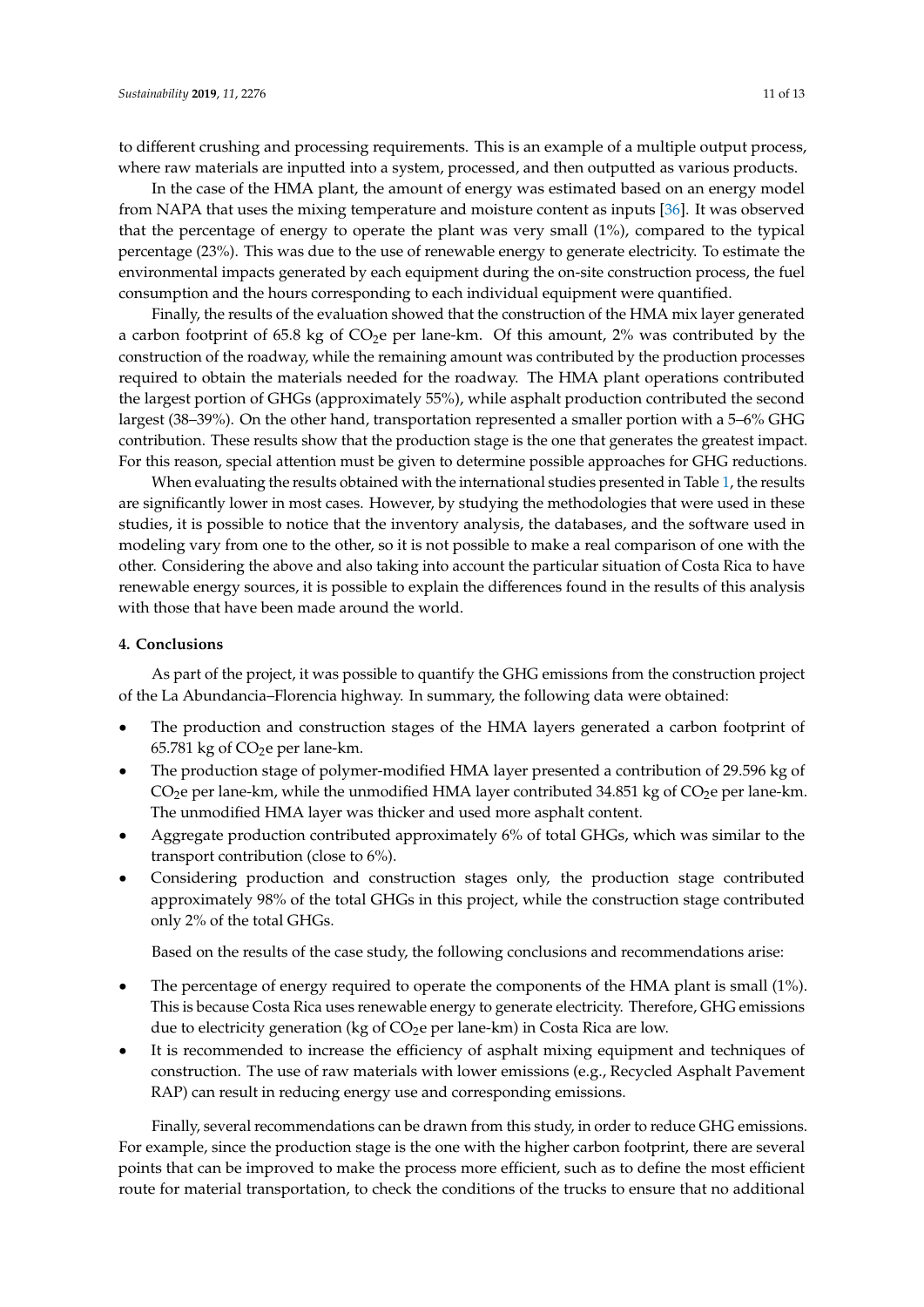gasoline is required, and so on. Given the fact that these recommendations seem simple, the authors consider that a deeper analysis must be performed to find better ways to reduce the carbon footprint related to pavement road construction.

**Author Contributions:** Conceptualization, R.Y., H.O., M.E., N.C., and A.B.; methodology, I.L.A.-Q., R.Y., and H.O.; software, I.Q.; validation, R.Y., H.O., and I.L.A.-Q.; formal analysis, R.Y., H.O., and I.L.A.-Q.; investigation, M.E. and N.C., data curation, R.Y. and H.O.; writing—original draft preparation, M.E. and N.C.; writing—review and editing, A.B. and J.P.A.-M.; supervision, A.B., J.P.A.-M., L.G.L.-S., and I.L.A.-Q.

**Funding:** This research received no external funding.

**Acknowledgments:** The present study is based on the results obtained during the analysis carried out by TEST, Inc. Special thanks extend to the companies Constructora Herrera and Eurofinsa for the information provided to carry out the study.

**Conflicts of Interest:** The authors declare no conflict of interest.

## **References**

- <span id="page-11-0"></span>1. *Convención Marco de las Naciones Unidas Sobre el Cambio Climático (CMNUCC)*; No Gaceta 126. Ley 7414; Naciones Unidas: San José, Costa Rica, 1994.
- <span id="page-11-1"></span>2. Granados, A. *Decimonoveno Informe Estado de la Nación en Desarrollo Humano Sostenible, Carbono Neutralidad: Avances y Desafíos de Cara al año 2021*; Consejo Nacional de Rectores- La Defensoría de los Habitantes: San José, Costa Rica, 2012.
- <span id="page-11-2"></span>3. Betrano, S. *Vigésimoprimer Informe Estado de la Nación en Desarrollo Humano Sostenible, Evolución y Efectos de la Legislación Energética en Costa Rica (1950–2014)*; Consejo Nacional de Rectores- La Defensoría de los Habitantes: San José, Costa Rica, 2014.
- <span id="page-11-3"></span>4. Badilla, G.; Molina, D. *Incidencia de las Estaciones de Pesaje Móvil en los Factores Camión en Pavimentos de Costa Rica*; Programa Infraestructura del Transporte (PITRA), LanammeUCR: San José, Costa Rica, 2009.
- <span id="page-11-4"></span>5. Harvey, J.T.; Meijer, J.; Ozer, H.; Al-Qadi, I.L.; Saboori, A.; Kendall, A. *Pavement Life-Cycle Assessment Framework*; No. FHWA-HIF-16-014; U.S. Department of Transportation: Washington, DC, USA, 2016.
- <span id="page-11-5"></span>6. International Organization for Standardization (ISO). *Greenhouse Gases—Carbon Footprint of Products—Requirements and Guidelines for Quantification and Communication*; ISO 14067:2013; International Organization for Standardization (ISO): Geneva, Switzerland, 2013.
- <span id="page-11-6"></span>7. International Organization for Standardization (ISO). *Environmental Management—Life Cycle Assessment—Principles and Framework*; ISO 14040:2006; International Organization for Standardization (ISO): Geneva, Switzerland, 2006.
- 8. International Organization for Standardization (ISO). *Environmental Management—Life Cycle Assessment—Requirements and Guidelines*; ISO 14044:2006; International Organization for Standardization (ISO): Geneva, Switzerland, 2006.
- 9. International Organization for Standardization (ISO). *Environmental Labels and Declarations—General Principles*; ISO 14020:2000; International Organization for Standardization (ISO): Geneva, Switzerland, 2000.
- 10. International Organization for Standardization (ISO). *Environmental Labels and Declarations—Type I Environmental Labelling—Principles and Procedures*; ISO 14024:1999; International Organization for Standardization (ISO): Geneva, Switzerland, 1999.
- <span id="page-11-7"></span>11. International Organization for Standardization (ISO). *Environmental Labelling and Declarations—Type III Environmental Declarations—Principles and Procedures*; ISO 14025:2006; International Organization for Standardization (ISO): Geneva, Switzerland, 2006.
- <span id="page-11-8"></span>12. Al-Qadi, I.L.; Yang, R.; Kang, S.; Ozer, H.; Ferrebee, E.; Roesler, J.R.; Salinas, A.; Meijer, J.; Vavrik, W.R.; Gillen, S.L. Scenarios Developed for Improved Sustainability of Illinois Tollway: Life-Cycle Assessment Approach. *Transp. Res. Rec. J. Transp. Res. Board* **2015**, *2523*, 11–18. [\[CrossRef\]](http://dx.doi.org/10.3141/2523-02)
- <span id="page-11-9"></span>13. Yang, R.; Al-Qadi, I.L. Development of a Life-Cycle Assessment Tool to Quantify the Environmental Impacts of Airport Pavement Construction. *Transp. Res. Rec. J. Transp. Res. Board* **2017**, *2603*, 89–97. [\[CrossRef\]](http://dx.doi.org/10.3141/2603-09)
- <span id="page-11-10"></span>14. Mukherjee, A. *Carbon Footprint HMA and PCC Pavements. Michigan Department of Transportation*; Report RC-1553; Office of Research and Best Practices: Houghton, MI, USA, 2011.
- <span id="page-11-11"></span>15. Kar, S.; Behl, A.; Jain, P.K.; Shukla, A. Estimation of Carbon Footprints in Bituminous Road Construction: A Case Study. *Indian Highw.* **2015**, *43*, 12.